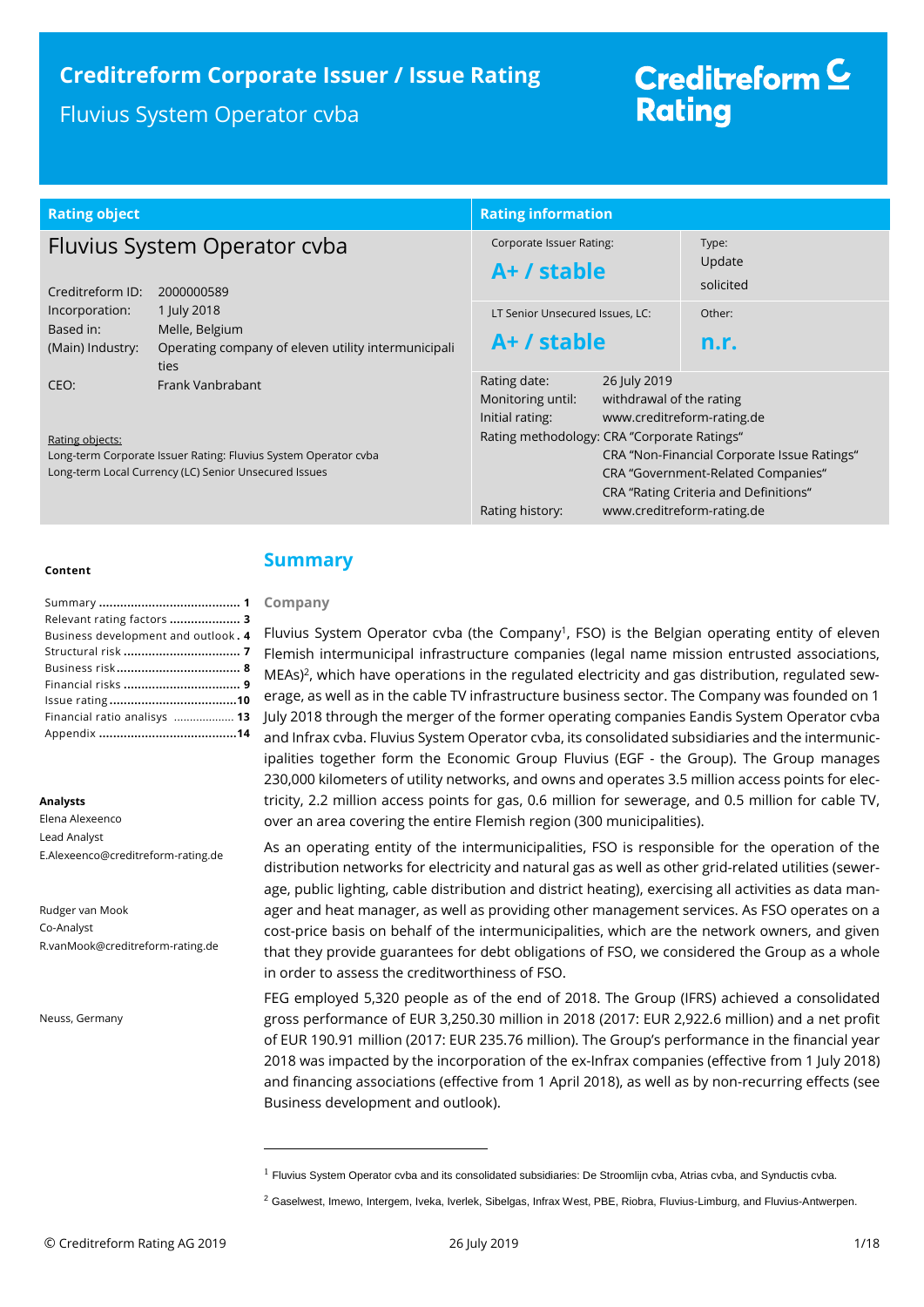# Creditreform  $\subseteq$ **Rating**

## **Rating result**

The current rating (A+, stable outlook) attests a high level of creditworthiness to Fluvius System Operator cvba, representing a low default risk for the Company.

The Group disposes of a legally based regional monopoly in a sector that provides essential services to the population, and is therefore of strategic importance for the Flemish region. The Company benefits from the supportive regulatory framework in its major business segments, which allows generating strong predictable cash flows. In our view, the merger with Infrax has strengthened the market position of Fluvius by including further essential services (e.g. sewerage), and through covering the entire region as the only Flemish distributor of electricity and gas. After the merger and the integration of financing companies, the Group shows strengthened equity, while its annual result in 2018 was negatively impacted by the VREG decision of August 2018.

The ultimate shareholders of the MEAs are the municipalities of the Flemish Community, who own 100% of the MEAs' share capital. This has a positive impact on our rating assessment. The sub-methodology "government-related companies" has been applied. We thereby assume that the local authorities would give systemic support to the Group if needed. Any change in the sovereign rating of Belgium (CRA rating AA stable as of July 28, 2019) or to the Flemish Region could therefore have an impact on FSO's corporate rating.

#### **Outlook**

The one-year outlook of the rating is stable. This assessment takes into account the low business risk profile of the Company and its moderate financial risk profile given the supportive regulatory framework as well as the assumed support of its ultimate shareholders in the event of distress. Despite the modifications of the tariffs, following the decisions of VREG concerning the tariff balances for 2010-2014 and the merger efficiency gains, we anticipate an overall stable development of the Group's financials, also due to the full-year consolidation of ex-Infrax companies.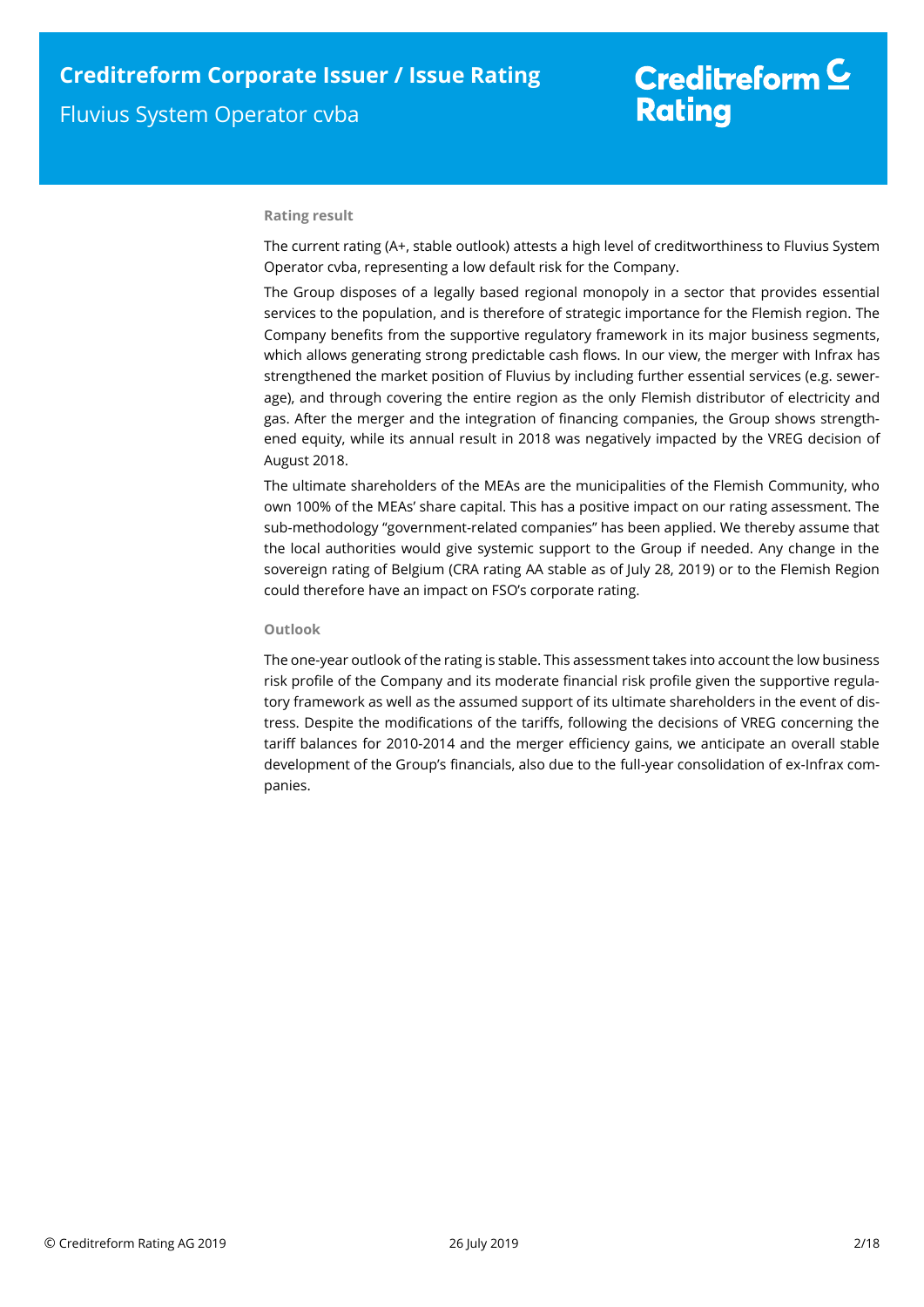**analysis** 

# Creditreform  $\subseteq$ **Rating**

**CRA standardized figures<sup>3</sup>**

# <span id="page-2-0"></span>**Relevant rating factors**

**Selected key figures of the financial statement** 

**Economic Group Fluvius**

Table 1: Financials of Economic Group Fluvius I Source: Economic Group Fluvius, Consolidated financial statements 2018, standardized by CRA

#### **Excerpts from the financial key figures analysis 2018**

- + Increase in Sales
- + Strengthened equity ratio
- Decrease in profit
- Worsened profitability ratios
- Increase of net total debt/EBITDA adj.

## **Basis: Consolidated Financial Statements of 31.12. (IFRS, Group) 2017 2018** Sales (million EUR) 2,652 2,943 EBITDA (million EUR) 898 898 773 EBIT (million EUR) 572 397 EAT (million EUR) 236 191 EAT after transfer (million EUR) 236 236 191 Total assets (million EUR) 8,874 13,775 Equity ratio (%) 29.35 43.73 Capital lock-up period (days) 30.59 37.07 Short-term capital lock-up (%) 22.40 31.82 Net total debt / EBITDA adj. (Factor) 6.56 6.56 9.13 Ratio of interest expenses to total debt (%) and 2.83 2.45 Return on Investment (%) and the set of the set of the set of the set of the set of the set of the set of the set of the set of the set of the set of the set of the set of the set of the set of the set of the set of the se

#### Please note:

**General rating factors** summarize the key issues that – according to the analysts as per the date of the rating – have a significant or long-term impact on the rating, positive (+) as well as negative (-).

## **General rating factors**

- Government-related company, 100% public shareholders
- Strategic importance of the Group for the Flemish region as largest Flemish multi-utility, with electricity and gas covering the whole region
- + Transparent and supportive regulatory framework
- Low-risk business profile across all operations due to regulation and long-term agreements
- Strong earnings capacity
- Predictable revenues and cash flows
- Enhanced efficiency due to multi-utility approach and merger with Infrax
- Guarantee by MEAs for debts taken by FSO
- Capital-intensive business, high fixed costs
- Limited upside potential given the revenue cap
- Ongoing investments required

#### **Current rating factors (rating 2019)**

- Improved equity ratio due to the merger and the integration of financing associations
- Good liquidity position

 $\overline{a}$ 

**Current rating factors** are the key factors that have, in addition to the underlying rating factors, an impact on

the current rating.

 $3$  For analytical purposes, CRA adjusted the original values in the financial statements in the context of its financial ratio analysis. For example, the analytical equity ratio, deferred tax assets, goodwill (entirely or partly), and internally generated intangible assets are subtracted from the original equity. Deferred tax liabilities are added to the equity. With the calculation of Net total debt all balance sheet liabilities are taken into account. As a result, the key financial figures shown often deviate from the original values of the company.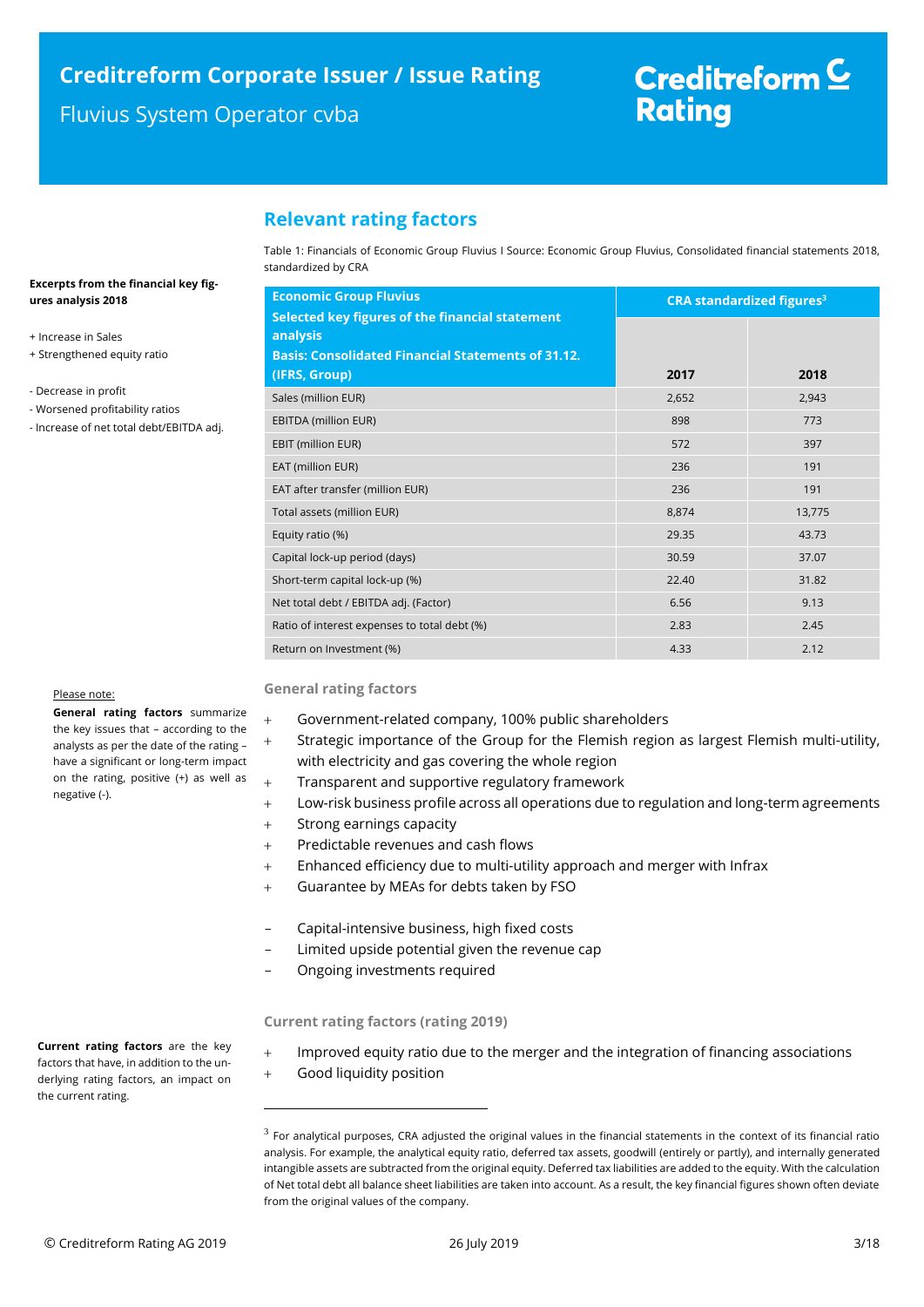# **Creditreform Corporate Issuer / Issue Rating**

Fluvius System Operator cvba

# Creditreform<sup>C</sup> **Rating**

**Prospective rating factors** are factors and possible events that – according to the analysts as per the date of the rating – would most likely have a stabilizing or positive effect (+) and a weakening or negative effect (-) on future ratings, if they occurred. This is not a full list of possible future events with potential relevance for future ratings. Circumstances can arise that are not included in the list of prospective factors whose effects are impossible to assess at the time of the rating, either because these effects are uncertain or because the underlying events are deemed unlikely to occur.

- Strengthening of regional relevance as a result of the merger
	- Negative impact of the VREG decision from August 2018 on the 2018 financials
	- High net total debt / EBITDA
- Relatively high pay-out ratio

## **Prospective rating factors**

- Further enhancement of regional importance through participation in publicly relevant projects
- Increase of the RAB (e.g. through launch of digital metering project)
- Realization of synergies and economies of scale through further optimization
- + Increase of sovereign rating of Belgium
- Lower cash flows due to the reduced tariffs for 2019-2020 (already settled in 2018 accounts)
- Possible fundamental changes in the regulatory system
- Lower sovereign rating of Belgium

## **Best-case scenario**

In our best-case scenario for one year, we assume a rating of AA-. Taking into consideration the current tariff methodology and its modifications for 2019 and 2020, we do not expect significant improvements of Fluvius' financials. The rating could improve following an improvement of the sovereign rating of Belgium.

**Worst-case scenario**

In our worst-case scenario for one year, we assume a rating of A. It could be the case if the Group's financials deteriorate following an unexpected decline of its earnings or a substantial increase in debt due to exceptional events or following the downgrade of the sovereign rating of Belgium.

# <span id="page-3-0"></span>**Business development and outlook**

The merger of ex-Eandis and ex-Infrax companies into Fluvius System Operator cvba determined the development of the Group in 2018. According to IFRS, the merger by absorption of Infrax cvba by Eandis System Operator cvba was effective on 1 July 2018, the date of the legal merger. On this date, Fluvius System Operator cvba started its activities as an integrated multiutility operator for Flanders. In 2018, the Group achieved total operating revenues of EUR 3,499 million (2017: EUR 3,019 million), including revenues from contracts with customers, other operating income, and capitalized own production.

# Best-case scenario AA-Worst case scenario: A

#### Pleas Note:

The scenarios are based on the information available at the time of the rating. Within the forecast horizon, some circumstances could occur that would lead to a rating change out of the indicated range.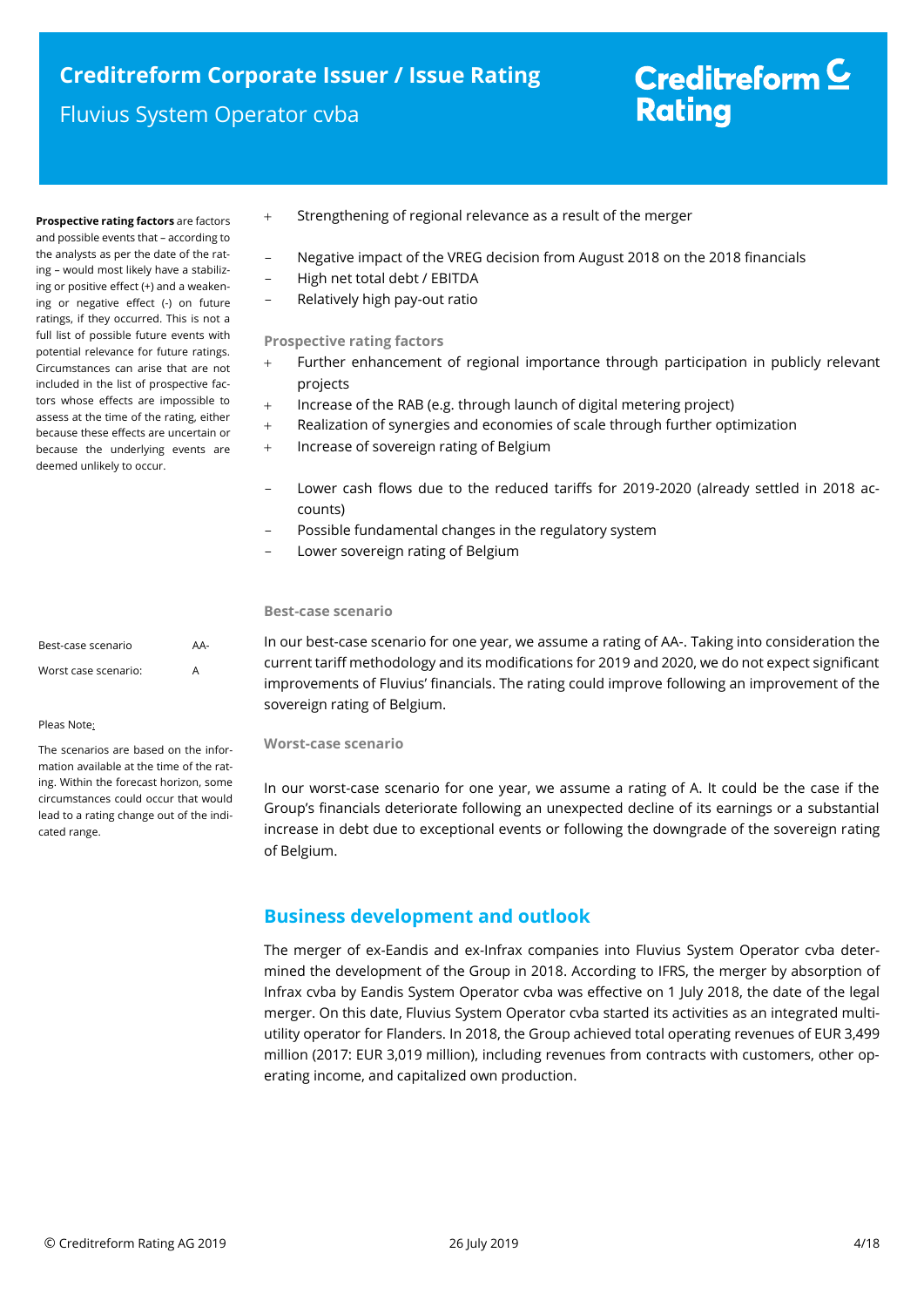Table 2: The development of business of the Economic Group Fluvius (revenues from contracts with customers). Source: Economic Group Fluvius' consolidated financial statements 2018

| <b>Economic Group Fluvius</b>           |          |       |  |  |  |
|-----------------------------------------|----------|-------|--|--|--|
| In million EUR                          | 2017     | 2018  |  |  |  |
| Distribution and transport grid revenue | 2.517    | 2.785 |  |  |  |
| Sale of energy                          | 79       | 44    |  |  |  |
| Construction works for third parties    | 55       | 74    |  |  |  |
| Other sales                             | $\Omega$ | 40    |  |  |  |
| <b>Total revenues</b>                   | 2.651    | 2.944 |  |  |  |

The Group has realized most of its revenues from the remuneration of the distribution of electricity and gas via its networks. The changes in the different segments are mostly due to the changes to the tariff methodology of the VREG for the period 2017 to 2020 and additional adjustments to these tariffs during the years 2017 and 2018, as well as due to the merger and the reclassification of revenues of the individual segments.

The development of the business segments and the allocation of the respective assets as reported to the Belgian authorities is shown in the following table.

Table 3: The development of individual segments in 2018 I Source: Consolidated annual accounts of Fluvius Economic Group (Belgian GAAP, before consolidation adjustments; the acquisition of ex-Infrax-companies is processed according to the Belgian GAAP retrospectively to 1 January 2018, and contains the results over the 12 months)

| <b>Economic Group Fluvius, individual corporate divisions</b> |                    |       |       |            |              |       |                                                   |          |
|---------------------------------------------------------------|--------------------|-------|-------|------------|--------------|-------|---------------------------------------------------|----------|
| In million EUR                                                | <b>Electricity</b> |       |       | <b>Gas</b> | <b>Other</b> |       | <b>Eandis / Fluvius</b><br><b>System Operator</b> |          |
|                                                               | 2017               | 2018  | 2017  | 2018       | 2017         | 2018  | 2017                                              | 2018     |
| Turnover                                                      | 1,870              | 2,264 | 445   | 600        | 20           | 230   | 1,049                                             | 1,637    |
| Profit for the pe-<br>riod                                    | 133                | 70    | 74    | 51         | 5            | 75    | $\Omega$                                          | $\Omega$ |
| <b>Total assets</b>                                           | 6,069              | 7,301 | 3,145 | 3,828      | 67           | 2,209 | 4,061                                             | 4,749    |

Gross profit increased from EUR 1,543 million to EUR 1,591 million, whereby the gross profit margin deteriorated from 58% to 54% in 2018. The main reasons for this development were the higher costs for transportation, which include the transmission cost of electricity invoiced by the Transmission System Operator (TSO – Elia) and the costs of the federal contribution (obligations for denuclearization, the reduction of emissions of greenhouse gases, and the costs relating to the regulation and control of the energy market). In addition, the costs for green energy and cogeneration certificates increased in 2018, mainly due to the increased number of purchased certificates (5.581.415 in 2018, 4.695.892 in 2017), as did the costs for services (EUR 409 million in 2018, 2017: EUR 337 million). Wage costs (EUR 442 million, 2017: EUR 367 million), as well as amortisation/depreciation costs (EUR 406 million, 2017: EUR 321 million), have increased due to the merger with ex-Infrax companies.

The earnings performance of Fluvius was negatively impacted by the VREG's decision of 28 August 2018 (which was upheld by the Brussels Court of Appeal on 27 February 2019), according to which it was decided to fully return to the end customers the historical balances of manageable costs for the period 2010-2014 through the distribution grid tariffs for 2019 and 2020 (each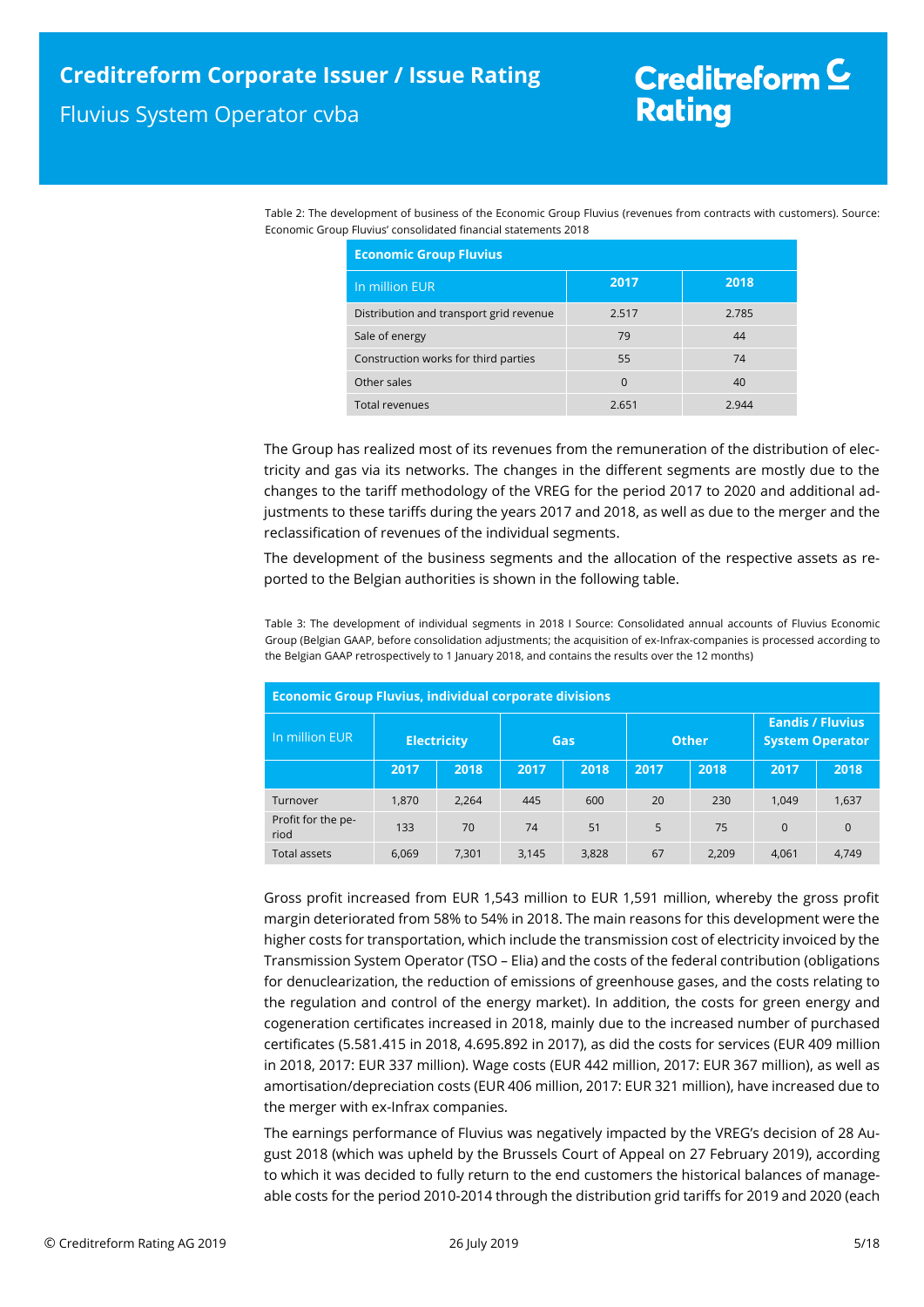for 50%). The settlement of the VREG's decision caused additional one-off operational expenses of EUR 267 million in the accounts for the financial year 2018. Against this background, the Company achieved a relatively low annual result of EUR 191 million (2017: EUR 236 million) despite the positive effects of the merger.

On 1 April 2018, in the context of a wide-ranging restructuring of the organizations and entities in the Flemish energy sector, the split of the intermunicipal financing associations (Figga, Finea, Finiwo, Fingem and Finilek) was implemented. The activities were partly subdivided into the respective MEAs. The activities of the financing associations consisted of strategic participations in the transmission system operators (via the Publi-T and Publigas holdings) for electricity and gas Elia and Fluxys, as well as in the Telenet Group Holding. The acquired participations were finally included at fair value into the item "Other investments" (partly with changes recognized through other comprehensive income, partly through income or loss statement), because the MEAs cannot exert significant control on their activities.

The shareholder's structure has also changed in the course of reorganization of the energy sector: four Walloon municipalities have switched from PBE to the Walloon operator Ores, and the municipality Sint-Pieters-Leeuw has opted for Riobra (sewerage activity).

In July 2018, the VREG took the decision to modify the tariff methodology for electricity and natural gas distribution during the regulatory period 2017-2020 with regard to efficiency gains resulting from the merger of the operating companies. The distribution network tariffs for electricity and natural gas will be reduced by a so-called efficiency-factor (x'-factor).

Regarding the green power (REC) and cogeneration (CHPC) certificates, which weighted on the balance sheet of Fluvius, the Flemish system has been changed and currently allows DSOs to reduce their stock of unsold certificates. A "services of general economic interest" (DAEB) arrangement has been made that includes the buy-in of certificates by the Flemish Energy Agency (VEA), which are then to be destroyed. The arrangement is valid until 2026. The RECs and CHPCs amounted to EUR 115 million at the end of December 2018 compared to EUR 25 million (EUR 33 million with ex-Infrax companies) at the end of December 2017. The DAEB buy-in foreseen for December 2018 was cancelled in favour of funding rational energy use (RUE) premiums. Due to the DAEB arrangement, it is expected that in the future the number of certificates bought by the DSOs will roughly correspond to the number of certificates they can sell to the market.

As a part of its strategy for the coming years, the Group has envisaged a range of projects focused on the realization of Flemish climate objectives: the reduction of  $CO<sub>2</sub>$  emissions; the development of sustainable mobility through the promotion of electrical and CNG mobility; the extension of charging infrastructure; the implementation of the investment programme for switching to LED technology in public lighting, comprehensive digital metering, and other projects. In our view, participation in these projects should enhance the Group's relevance for the entire Flemish region and should have a positive effect on its regulated asset base (RAB).

Despite the exceptional negative effects in 2018 as a result of VREG's decision of August 2018, we consider the Group's earnings capacity to be strong and sufficient, benefiting from the merger and from the generally supportive regulatory environment in Flanders. We expect additional improvement of the Group's earnings in the next years due to the full-year-effect of the merger.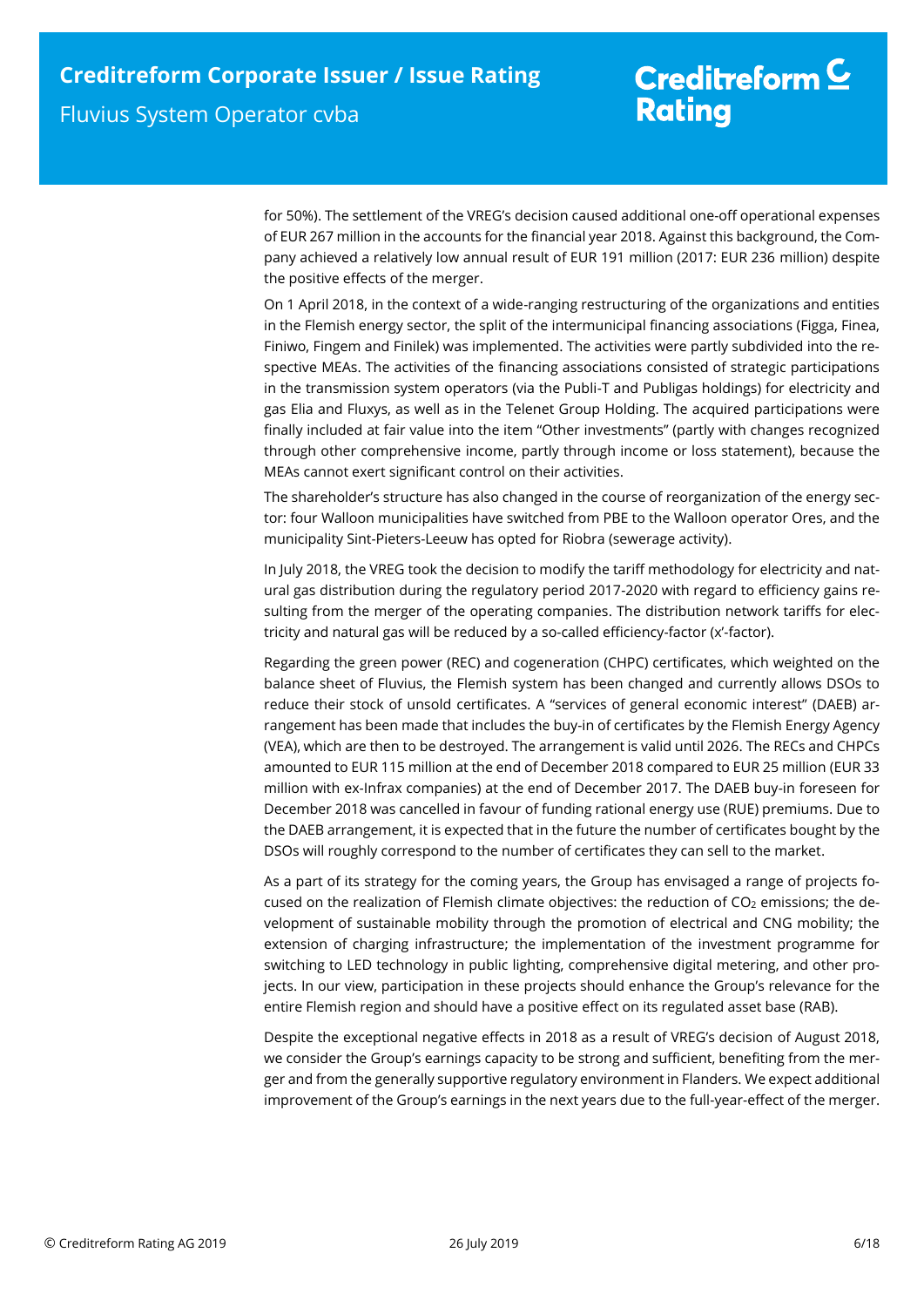## <span id="page-6-0"></span>**Structural risk**

Fluvius System Operator cvba was created in July 2018 through the merger of Eandis System Operator cvba and its peer Infrax cvba as a new multi-utility network operator. Currently, Fluvius operates in all 300 Flemish municipalities. From a legal point of view, it was opted to have Infrax absorbed into Eandis, with Eandis System Operator cvba subsequently changing its name to Fluvius System Operator cvba. The Fluvius Economic Group is composed of the eleven intermunicipal companies<sup>4</sup> , Fluvius System Operator cvba and its subsidiaries: De Stroomlijn cvba, Atrias cvba, and Synductis cvba.

All the 11 intermunicipal companies of the Economic Group Fluvius are 100% publicly owned by the Flemish municipalities and have the status of mission entrusted association (MEA), as stipulated in the provisions of the Flemish Decree on Local Government. According to this, MEA is an intermunicipal legal entity, which the participating municipalities have entrusted with the management of certain public utilities. Ten of Fluvius' MEAs are recognized by the Flemish energy regulatory authority VREG as system operators for electricity and/or gas (DSO), and they need to be appointed for a renewable term of 12 years. The license for electricity was renewed in 2014, and for gas in 2015. The statutory aim of Fluvius' MEAs is furthermore the operation of cable distribution greeds and installations, the treatment and purification of sewerage as well as carrying out peripheral activities such as public lighting and district heating.

The activities of Fluvius are assigned to the MEAs as follows:

- regulated electricity and gas distribution: 10 intermunicipal DSOs, entire Flemish region
- regulated sewerage system: 4 MEAs, 27% of Flanders territory (84 municipalities)
- cable network infrastructure business: 4 MEAs, 30% of Flanders territory

The MEAs are managed centrally by their operating company Fluvius System Operator cvba, a limited liability partnership under Belgian law. The role of Fluvius System Operator cvba consists in the operation of the distribution networks for electricity and natural gas; the development, exploitation, use, and maintenance of other grid-related utilities (sewerage, public lighting, cable distribution and district heating); activities as data manager and heat manager; managing strategic participations and the access register; metering data reading; providing energy services, management services, and other services. The Company carries out its operational activities at cost price without charging any commercial margin to the MEAs. Hence, the result of the Company is without profit or loss.

The grid assets themselves remain in the ownership of the MEAs, which are also the holders of the electricity and gas distribution system operator licenses granted by VREG.

The main managing bodies of FSO are the Board of Directors, composed of 20 members, and the Management Committee, composed of 10 members and headed by the CEO. Further institutions are the Strategic Committee, which is composed of the representatives of the MEAs, the Audit Committee, and the HR Committee. The MEAs have their own boards of directors, which are responsible for their corporate matters and for relations with the local authorities.

 $\overline{a}$ 

<sup>4</sup> Initially after the merger, there were 14 MEAs: 11 distribution system operators (DSOs) for gas and electricity and three other intermunicipal utilities. During 2019, in the Antwerp region the Fluvius MEAs IMEA and IVEG merged with Integan, active in cable infrastructure (which was not initially integrated), and formed Fluvius Antwerp. In Limburg Province, Inter-energa, Inter-aqua and Inter-media merged to Fluvius Limburg.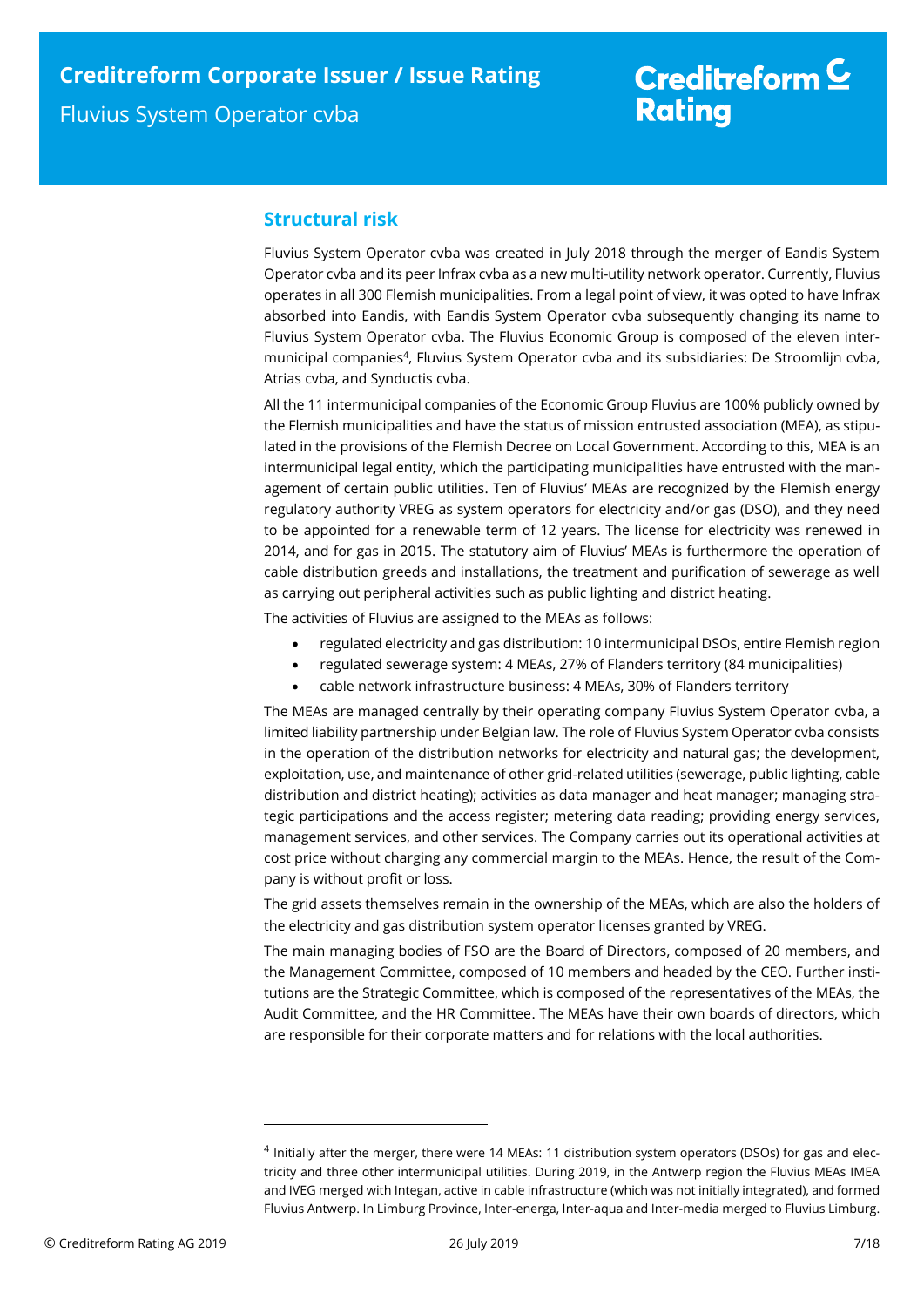Given the systemic relevance of the Group as the owner of the Flemish networks, and bearing in mind the tight organizational and ownership links between the Group and the Flemish municipalities, no core risks can, in our opinion, be associated with the structure of the Group. The operational and organizational structures are in accordance with the current relevant laws, which brings particular transparency and stability to the Group's structure.

# <span id="page-7-0"></span>**Business risk**

The EGF is the largest utility group in Flanders and is system-relevant for the cities and municipalities in which it operates. The energy activities of the EGF are organized as a regional natural monopoly, with each intermunicipal DSO holding exclusive operating rights for the area covered by its network through licenses. End customers and SMEs cannot choose their DSO.

Almost all of Fluvius' business is subject to regulation. For the distribution of electricity and gas the Group operates according to the guidelines established in the Energy Decree. The supervisory authority is VREG. Its sewerage business is regulated by the Flemish Environmental Agency (Vlaamse Milieumaatschappij – VMM), which acts as a regulator on both the tariffs of the contribution collection and transport, based on the Flemish Drinking Water Decree. The Company's cable infrastructure business is supervised by the BIPT (Belgian Institute for Postal Services and Telecommunications) and the VRM (Flemish Regulator for the Media). Fluvius charges fees for the transport of electricity from the TSO (Elia), or for sewerage at tariffs set by the regulating authorities. DSOs' annual investment plans have to be ratified by VREG. The main business risks of Fluvius are therefore regulatory risks and / or any changes in government policy.

The MEAs are required to make efficient long-term investments that ensure a secure, sustainable and reliable supply to the population. Business risks are linked to ageing assets and increasing requirements for transparency and efficiency in capex and opex. The energy transition is costly, as the balance between power generation and demand will be more challenging than with the old energy generation systems. In order to satisfy customers, DSOs must account for an enormous variety of production and load scenarios.

Safety and reliability are an issue for the MEAs. Nevertheless, blackout events are rare, occurring approx. one every three years according to management information, and may affect only a small territory.

Through the merger and the multi-utility-approach (several utility services comprised within one entity) the Group created a basis for increased operational and cost efficiency due to the expected savings in operating costs and capital expenditure based on better coordination in terms of planning construction and maintenance measures as well as on scale effects. The Group expects recurring annual savings of least €110 million per year by 2022 through the merger. These efficiency gains and cost savings will be finally passed on via the distribution network charges to end customers.

The Group is obligated to buy certificates for green energy offered by producers of renewable energy at a fixed price. These are resold to the market, however, at a lower price and with a time lag, which results in additional costs for the Group. Costs for green energy and cogeneration certificates amounted to EUR 521.2 million in 2018 (EUR 417.5 million in 2017).

Overall, we assess the company as having a low business risk profile, as the company is systemically important and benefits from a supportive regulatory framework from the VREG and other authorities as well as from the long-term agreements. The risks are connected to general changes in the regulatory system and tariff methodology, following possible fundamental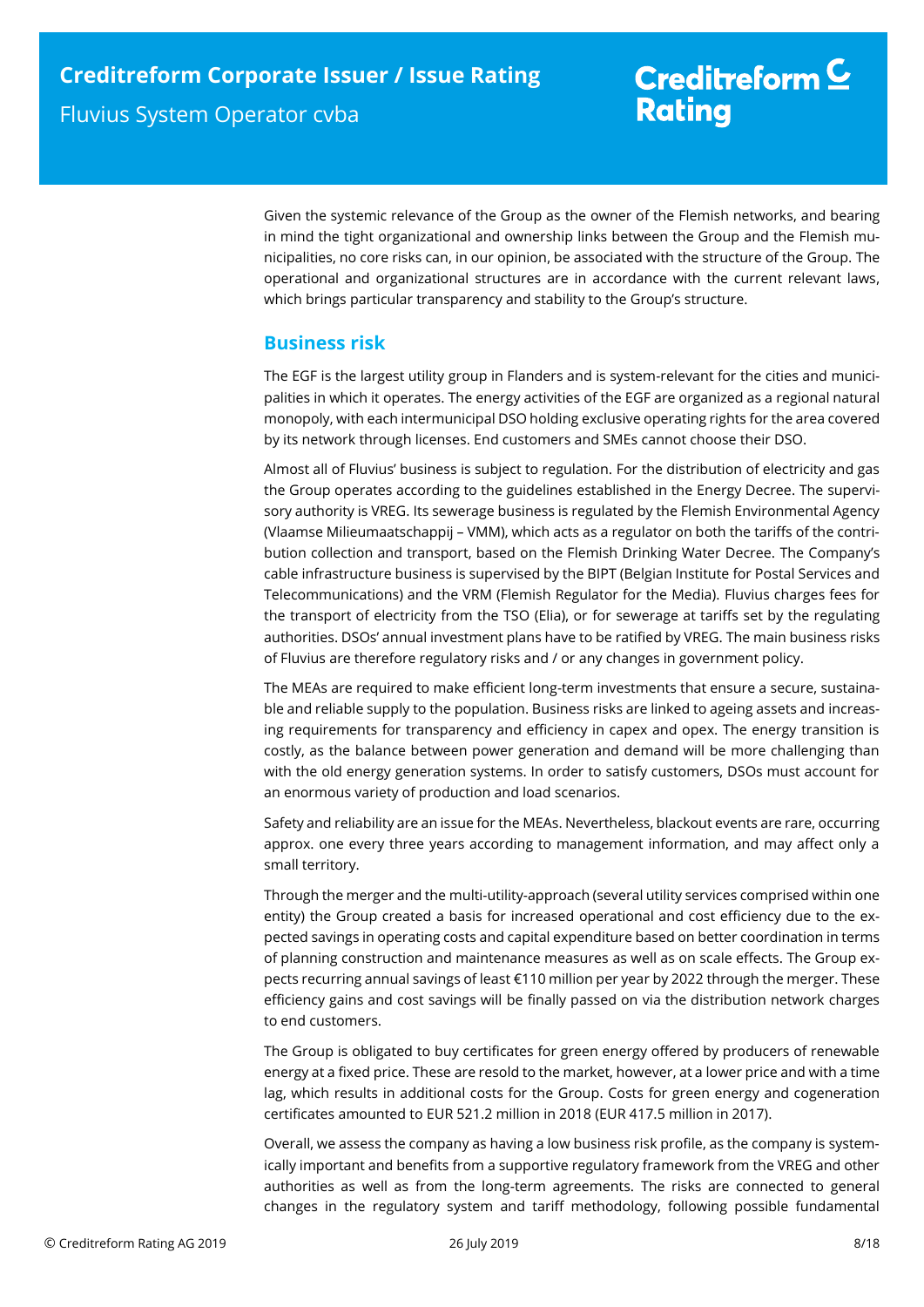changes of the relevant legislation in Belgium. Modifications to the tariff system could have a temporary negative impact on the Group's financials, such as VREG's decisions of July and August 2018.

# <span id="page-8-0"></span>**Financial risks**

For analytical purposes, the CRA adjusted the original values in the financial statements in the context of financial ratio analysis. In order to assess the financial position of Fluvius System Operator cvba, we assessed the Company both on its own as well as within the Economic Group Fluvius. Given that Fluvius System Operator cvba and its three subsidiaries operate at cost price and therefore do not make any profit or loss, CRA based its analysis on the consolidated annual accounts of the Economic Group Fluvius. The following descriptions and indicators refer to EGF.

The consolidated balance sheet structure was significantly impacted by the merger of Eandis and Infrax and by the partial incorporation of the financing associations. In the course of the merger, ex-Infrax companies were absorbed by Eandis. Shares were issued to the former shareholders of ex-lnfrax. Hence, equity increased, but no goodwill was created. The total adjusted assets amount increased by EUR 4,901 million to EUR 13,775 million, primarily due to the increase in fixed and financial assets as result of the changes in the Group's structure. Other investments grew to EUR 1,372.86 million (2017: EUR 0.83 million) due to the incorporation of participations in Publi-T (48.03%) and Publigas (30.36%) as well, as of several other participations.

Adjusted equity increased to EUR 6,023 million (2017: EUR 2,604 million) as of 31 December 2018, whereby the main factors for this development were the incorporation of the ex-Infrax MEAs (EUR 2,598 million) and of the financing associations (EUR 1,072 million). In 2018, EUR 267 million in dividends was paid. The adjusted equity ratio improved significantly, amounting to 43.73% (2017: 29.35%). Total debt increased by EUR 1,482 million to EUR 7,752 million and was most significantly impacted by the inclusion of financing activities, which have been acquired as a result of the merger with Infrax.

One of the significant financing instruments of Fluvius is bond issues. Eandis issued bonds in the framework of its EUR 5,000 million Euro Medium Term Note (EMTN) Programme launched in 2011. Currently, an amount of EUR 2,662.1 million has been issued. Infrax issued bonds in the framework of its EUR 500 million EMTN programme launched in 2013. A first part was issued for EUR 250 million in 2013 and a second part of EUR 250 million was launched in 2014. Since year-end 2014 no more bonds have been issued under these programmes and no stand-alone placements have been carried out. Existing Eandis bonds continue to be guaranteed by the same MEAs that were guarantor for these financial instruments before the merger. Each of the MEAs is a guarantor on a non-joint and non-inclusive basis, limited to its proportional share in the capital of Fluvius System Operator cvba. The MEAs of ex-Infrax are guarantor with respect to the acquired EMTN bond loans registered in the name of ex-Infrax cvba.

The maturity profile of the long-term debt portfolio (EUR 6,085 million) is well-balanced, with a weighted average maturity of 8 years and 11 months. The next retail bond repayment of EUR 170 million is foreseen for December 2020; and the next EMNT-bond repayments are foreseen for 2021 (EUR 500 million), 2022 (EUR 500 million) and 2023 (EUR 750 million).

Cash and cash equivalents amounted to EUR 21.7 million at the end of 2018.The Group has a number of short-term financing sources. These comprise cash facilities / straight loans of up to EUR 225 million with two banks, a revolving credit facility of up to EUR 200 million with one bank,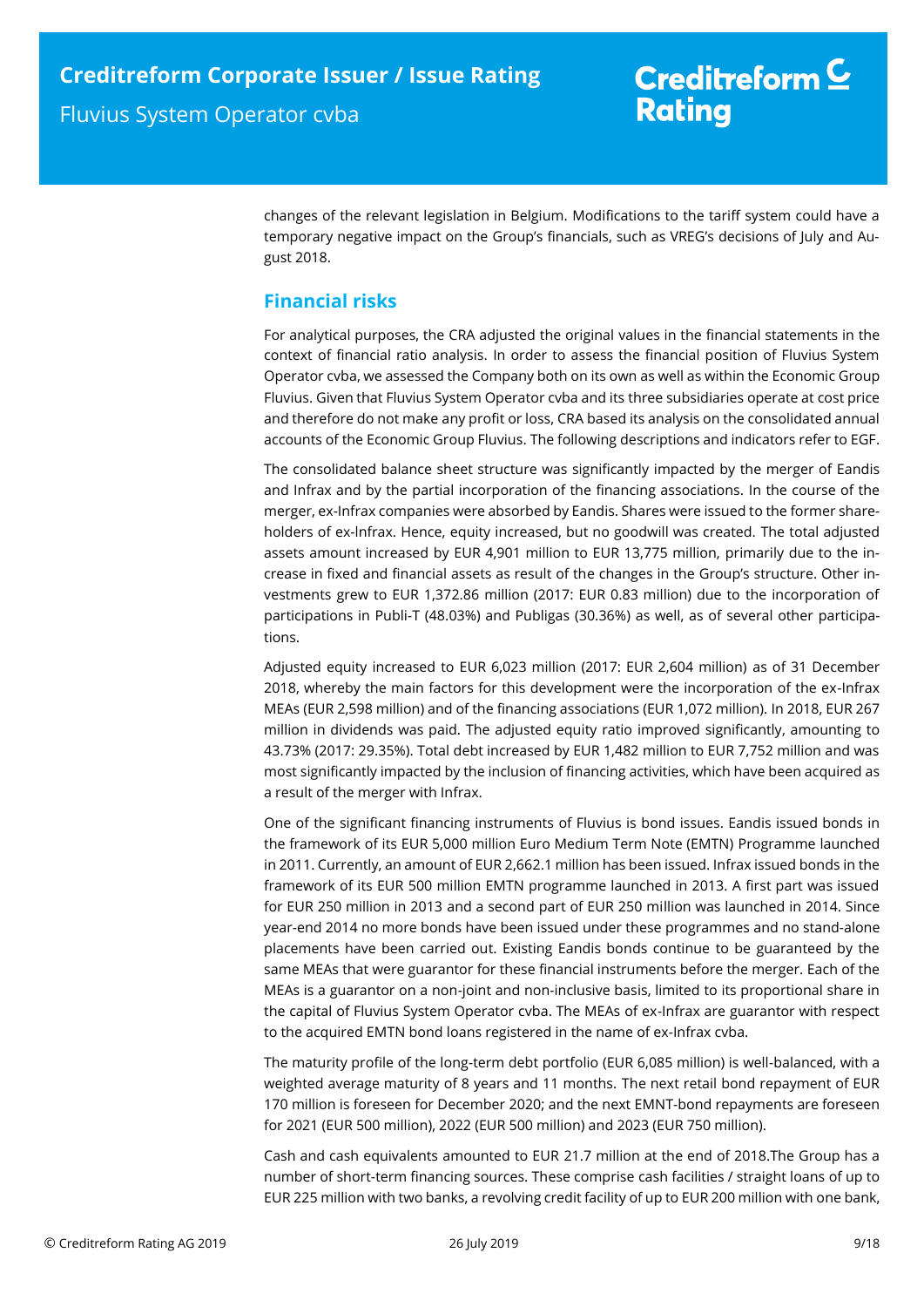and a commercial paper programme (up to EUR 500 million) with four banks. The first two of these facilities are committed to the company by the banks concerned; the commercial paper programme is uncommitted. All short-term loans are subscribed by Fluvius System Operator cvba in the name and on behalf of the MEAs. Off-balance commitments are guarantees given amounting to EUR 13.2 million and leasing amounting to EUR 23.2 million as of December 31, 2018.

The ratio of net total debt / EBITDA is relatively high at 9.13, the EBIT interest coverage is also worthy of improvement at 2.09. These ratios were negatively affected by the balance transfers (EUR 267 million) according to the VREG's decision of 28 August 2018 on the establishment and allocation of the historical balances for 2010-2014. As agreed with the Flemish authorities, the regulatory transfers will be eliminated by the year-end 2020. These ratios are expected to improve from 2019 onwards because of the accounting settlement of the regulatory transfers in 2018 and due to the full-year consolidation of ex-Infrax companies beginning with 2019.

In 2018, Fluvius carried out gross investments of €832.5 million. This total was divided between €474.9 million for electricity, €172.0 million for gas, €97.2 million for sewerage, €59.9 million for cable TV infrastructure and €28.5 million for other investments including public heating, vehicles, public lighting, and IT. According to management information, investments within the coming years should remain at approximately the same level. With a view to the Group's strong earnings capacity and its average expected EBITDA of over EUR 900 million per year, its unused financing sources, and generally good access to the financial markets, we hold the investment plans to be feasible and realistic.

We assess the financial risks of EGF as moderate and lower than in other industries. The Group disposes of a favourable business model with regulated tariffs, stability of earnings and low probability of negative results. We furthermore assume that the Group will be able to count on the support of its public shareholders in the event of liquidity problems. The EGF has the necessary financial instruments and capital market access to finance its investment plan, but its credit risk position may deteriorate following the possible reduction of the tariffs, or increased investment necessity. A significant increase of the net total debt / EBITDA ratio could have a negative impact on the rating outlook and / or on the rating in a long-term perspective.

## <span id="page-9-0"></span>**Issue rating**

## **Issue rating details**

The rating objects of this issue rating are exclusively the long-term senior unsecured issues, denominated in euros, issued by Fluvius System Operator cvba (ex-Eandis and ex-Infrax) and, which are included in the list of ECB-eligible marketable assets. The ECB list of eligible marketable assets can be found on the website of the ECB.

The bonds issued by ex-Eandis, which have been issued within the framework of a Euro Medium Term Note Programme (''EMTN Programme'') - of which the latest base prospectus is dated 25 November 2014 - benefit from a guarantee on a several but not joint basis by the following DSOs: Gaselwest, Fluvius Antwerpen, Imewo, Intergem, Iveka, Iverlek and Sibelgas. The current EMTN Programme of ex-Eandis amounts to a maximum EUR 5 bn. The issue proceeds are used to finance general corporate purposes of the issuer, and, in most cases, consists in the financing of the guarantors' investment programmes (capex) as approved by the regulator. The Notes issued under the EMTN Programme benefit from a negative pledge provision and cross-default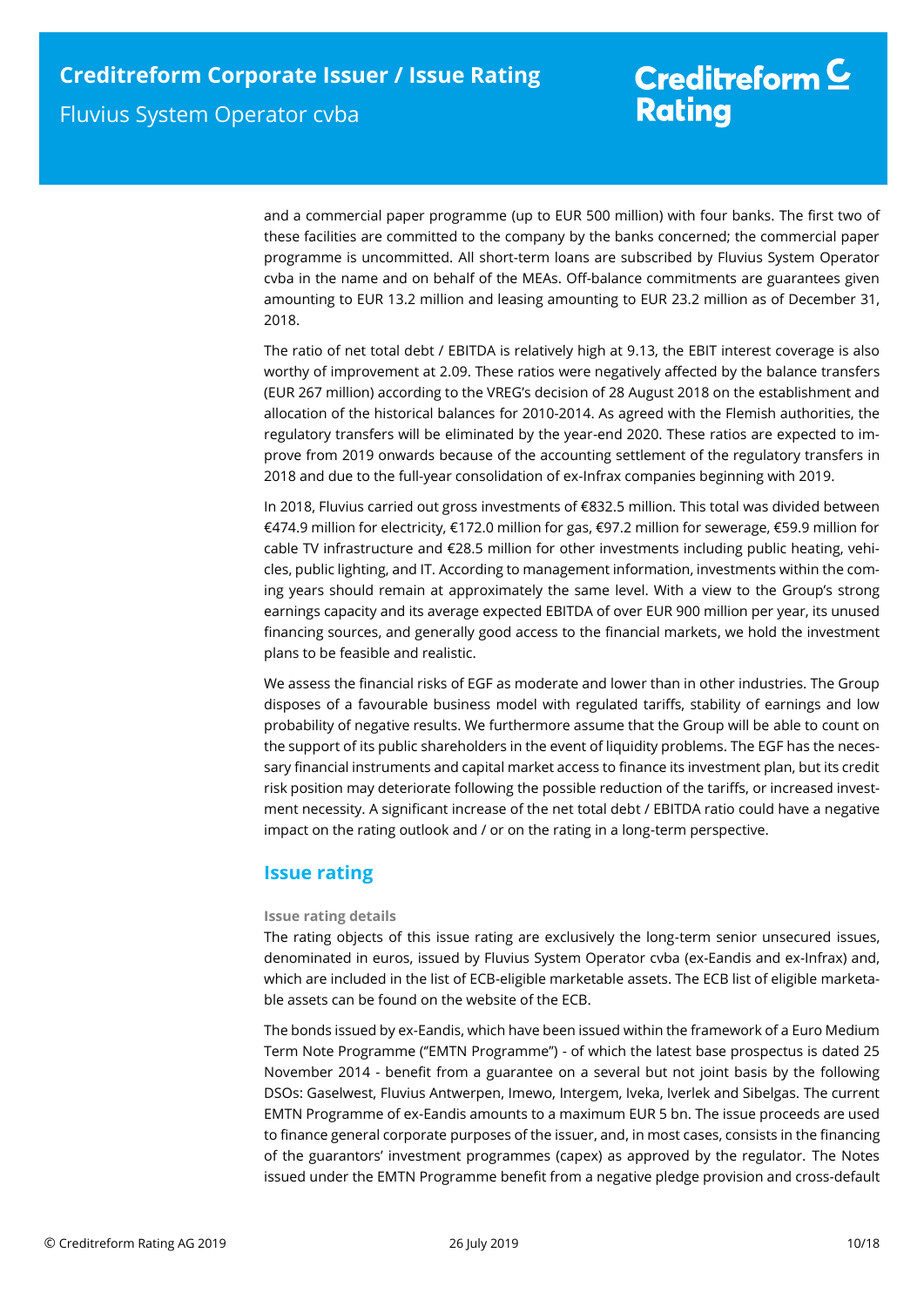mechanism. A redemption at the option of the noteholders may be possible if a put option is specified in the final terms of the Note.

The bonds issued by ex-Eandis, which have been the object of separate bond issuance documentation, also benefit from the several but not joint guarantee from the ex-Eandis DSOs. The issue proceeds serve to finance the investment programme of the Group, the working capital of the regular operations of the Group or to refinance other bonds

The bonds issued by ex-Infrax have been issued within the framework of a Euro Medium Term Note Programme (''EMTN Programme''), of which the latest base prospectus is dated 16 October 2014. A first tranche of EUR 250 million was issued in 2013 (duration 10 years) and a second tranche of EUR 250 million was issued in 2014 (duration 15 years). All Notes issued under the EMTN Programme are guaranteed on a several, proportionate and joint basis by Fluvius Limburg and on a several and proportionate but not joint basis by Infrax West, Fluvius Antwerpen, PBE and Riobra. The issue proceeds are used to finance working capital requirements and the investment expenditure of the issuer and the guarantors. The Notes issued under the EMTN Programme benefit from a negative pledge provision as well as cross-acceleration and crossdefault mechanisms. A change of control put right has been specified in the final term of each outstanding note (BE0002448232 and BE0002478536). As Infrax was dissolved within the framework of the merger and its assets and liabilities transferred to the merged entity Fluvius, the conditions 9(f) and 9(h) of the "event of default" of the base prospectus of the EMTN-Programme of Infrax (dated 16 October 2014) were applicable. This means that the merger constituted an event of default and the bondholders could request an early redemption of the bonds. This early redemption was waived by the bondholders during a meeting of bondholders on 2 May 2018. Furthermore, the bondholders consented during the meeting to various amendments to the conditions under the EMTN-Programme in light of the merger of Infrax with Eandis.

## **Result Corporate Issue Rating**

We assign a rating of A+ (stable) to the long-term local currency senior unsecured debt securities issued by Fluvius System Operator cvba. The decision is derived from the corporate issuer rating and its outlook. We did not derive any unfavourable change in the current bonds' documentation due to the transfer of the outstanding bonds into Fluvius, because the current outstanding ex-Eandis bonds remain guaranteed by ex-Eandis guarantors and the current outstanding ex-Infrax bonds remain guaranteed by ex-Infrax guarantors. After the merger of Imea, Iveg and Integan into Fluvius-Antwerpen, the latter took over the guarantee of Imea in the ex-Eandis bonds and the guarantee of Iveg in the ex-Infrax bonds proportionally. Similarly, Fluvius-Limburg as a legal successor assumed the guarantee for the ex-Infrax bonds, formerly provided by Inter-energa, Inter-aqua and Inter-media, after their merger.

Any change in the guarantee structure could generally have an impact on the rating of the LT LC senior unsecured issues of Fluvius.

The following tables give overviews of the ratings attributed by CRA as well as of the current EMTN Programmes of ex-Eandis and ex-Infrax.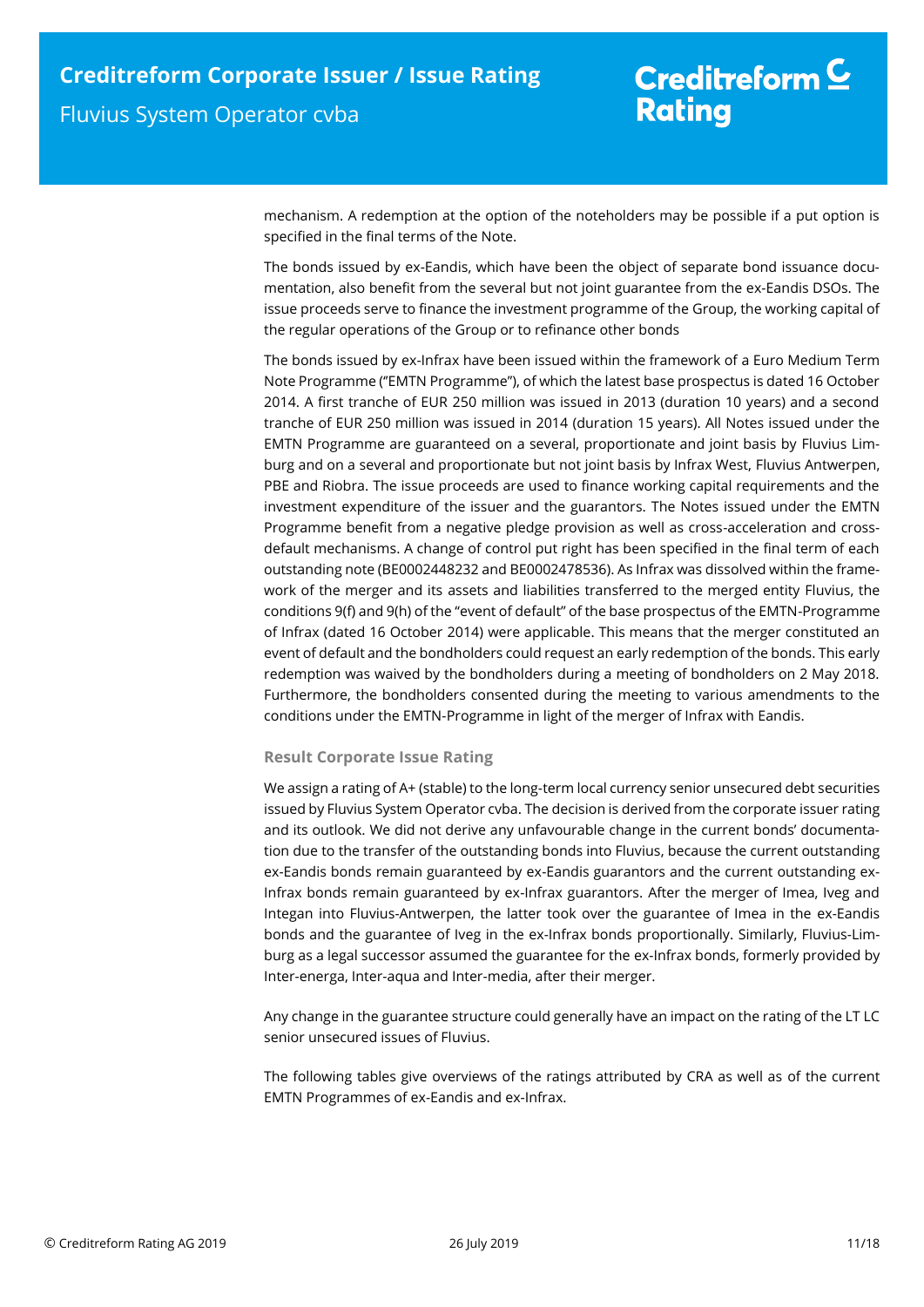## **Overview**

Table 4: Overview of CRA Ratings I Source: CRA

| <b>Rating Category</b>                                        | <b>Details</b> |               |  |
|---------------------------------------------------------------|----------------|---------------|--|
|                                                               | Date           | Rating        |  |
| Fluvius System Operator cyba                                  | 26.07.2019     | $A+$ / stable |  |
| LT LC senior unsecured issues of Fluvius System Operator cvba | 26.07.2019     | $A+$ / stable |  |
| Other                                                         | $- -$          | n.r.          |  |

Table 5: Overview of 2014 EMTN Programme of ex-Eandis I Source: Eandis System Operator cvba, prospectus dated 25 November 2014

| <b>Overview 2014 EMTN Programme</b> |                                                                                                                                            |             |                                      |  |  |
|-------------------------------------|--------------------------------------------------------------------------------------------------------------------------------------------|-------------|--------------------------------------|--|--|
| Volume                              | EUR 5,000,000,000                                                                                                                          | Maturity    | Depending on<br>the respective Notes |  |  |
| <b>Issuer</b>                       | Eandis System Operator cvba                                                                                                                | Coupon      | Depending on<br>the respective Notes |  |  |
| Arranger                            | Belfius Bank and HSBC                                                                                                                      | Currency    | Depending on<br>the respective Notes |  |  |
| Credit enhancement                  | Guarantee on a several but not<br>joint basis by Gaselwest, Flu-<br>vius Antwerpen, Imewo, In-<br>tergem, Iveka, Iverlek and Si-<br>belgas | <b>ISIN</b> | Depending on<br>the respective Notes |  |  |

Table 6: Overview of 2014 EMTN Programme of ex-Infrax I Source: Infrax cvba, prospectus dated 16 October 2014

| <b>Overview 2014 EMTN Programme</b> |                                                                                                                                                                                                            |             |                                      |  |  |
|-------------------------------------|------------------------------------------------------------------------------------------------------------------------------------------------------------------------------------------------------------|-------------|--------------------------------------|--|--|
| Volume                              | EUR 500,000,000                                                                                                                                                                                            | Maturity    | Depending on<br>the respective Notes |  |  |
| <b>Issuer</b>                       | Infrax cyba                                                                                                                                                                                                | Coupon      | Depending on<br>the respective Notes |  |  |
| Arranger                            | <b>BNP Paribas</b>                                                                                                                                                                                         | Currency    | Depending on<br>the respective Notes |  |  |
| Credit enhancement                  | Guarantee on a several, pro-<br>portionate and joint basis by<br>Infrax Limburg and on a sev-<br>eral and proportionate but not<br>joint basis by Infrax West, Flu-<br>vius Antwerpen, PBE and Ri-<br>obra | <b>ISIN</b> | Depending on<br>the respective Notes |  |  |

<span id="page-11-0"></span>Under the current issuance conditions, all future LT LC senior unsecured bonds, denominated in euro and included in the list of ECB-eligible marketable assets, which will be issued by Fluvius System Operator cvba, will, until further notice, receive the same ratings as the current outstanding LT LC senior unsecured bonds. Other types of debt instruments of the issuer (i.e. *Namensschuldverschreibungen* or *Schuldschein*) have not been rated by CRA so far. The current ratings and information can be seen on the website of Creditreform Rating AG.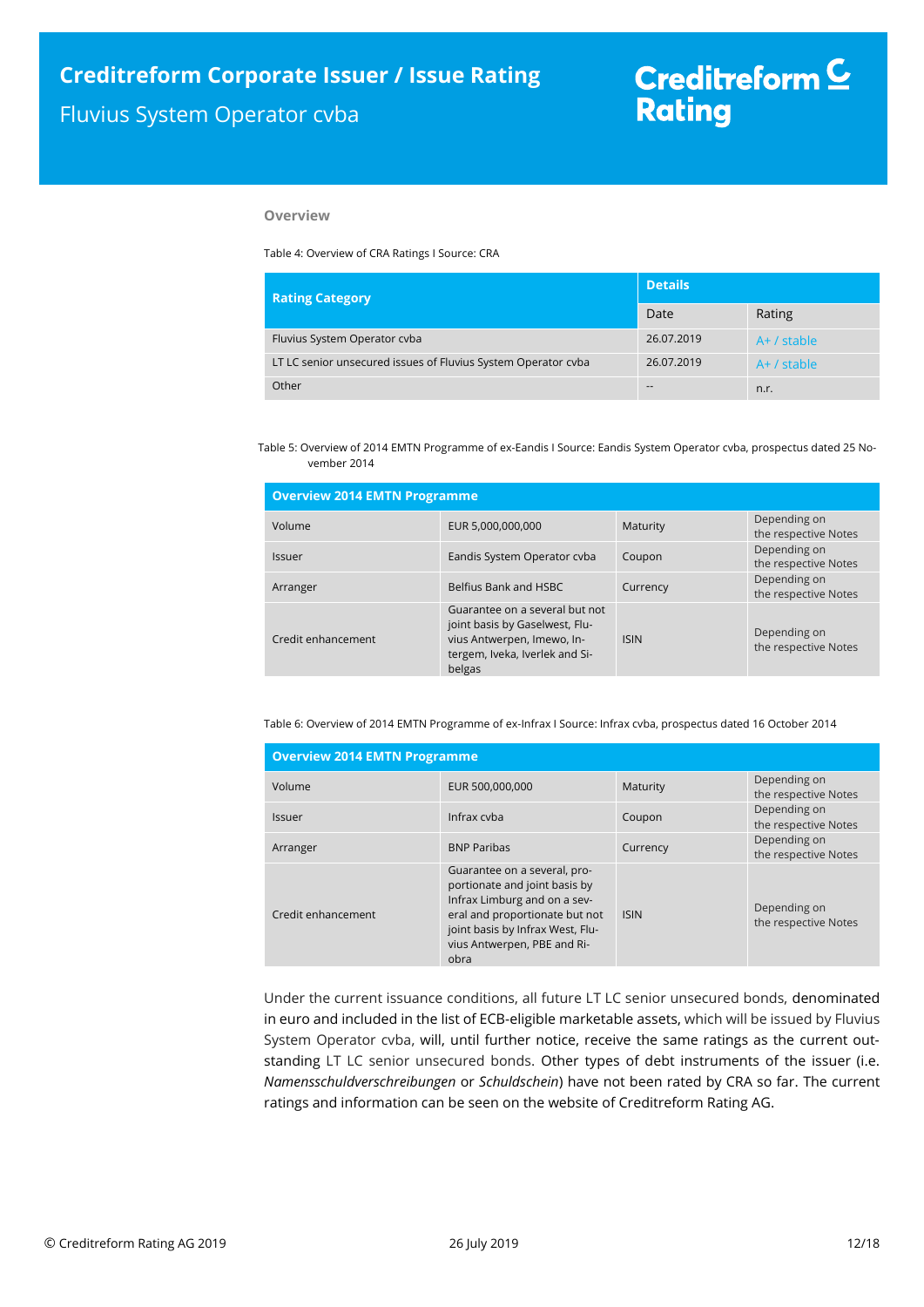# Creditreform <mark>C</mark><br>Rating

# **Financial ratio analysis**

Table 7: Financial key ratios I Source:Economic Group Fluvius consolidated annual report 2018, structured by CRA

| <b>Asset Structure</b>                       | 2015   | 2016   | 2017   | 2018   |
|----------------------------------------------|--------|--------|--------|--------|
| Fixed asset intensity (%)                    | 81.12  | 81.98  | 88.58  | 89.40  |
| Asset turnover                               | 0.27   | 0.28   | 0.32   | 0.29   |
| Asset coverage ratio (%)                     | 86.01  | 81.35  | 75.81  | 77.76  |
| Liquid funds to total assets (%)             | 0.04   | 0.03   | 0.35   | 0.27   |
| <b>Capital Structure</b>                     |        |        |        |        |
| Equity ratio (%)                             | 24.42  | 25.82  | 29.35  | 43.73  |
| Short-term-debt ratio (%)                    | 17.87  | 16.37  | 9.61   | 8.97   |
| Long-term-debt ratio (%)                     | 45.35  | 40.87  | 37.80  | 25.79  |
| Capital lock-up period (in days)             | 42.26  | 31.81  | 30.59  | 37.07  |
| Trade-accounts-payable ratio (%)             | 2.79   | 2.25   | 2.50   | 2.17   |
| Short-term capital lock-up (%)               | 62.64  | 53.37  | 22.40  | 31.82  |
| Gearing                                      | 3.09   | 2.87   | 2.39   | 1.28   |
| Leverage                                     | 3.67   | 3.98   | 3.63   | 2.63   |
| <b>Financial Stability</b>                   |        |        |        |        |
| Cash flow margin (%)                         | 21.91  | 19.30  | 17.34  | 33.68  |
| Cash flow ROI (%)                            | 5.97   | 5.52   | 5.71   | 7.95   |
| Total debt / EBITDA adj.                     | 7.35   | 7.21   | 6.59   | 9.17   |
| Net total debt / EBITDA adj.                 | 7.34   | 7.21   | 6.56   | 9.13   |
| ROCE (%)                                     | 7.67   | 7.69   | 7.80   | 3.88   |
| Total debt repayment period                  | 5.87   | 10.40  | 5.56   | 4.52   |
| <b>Profitability</b>                         |        |        |        |        |
| Gross profit margin (%)                      | 47.70  | 55.36  | 58.18  | 54.03  |
| <b>EBIT interest coverage</b>                | 2.89   | 3.01   | 3.22   | 2.09   |
| <b>EBITDA interest coverage</b>              | 4.48   | 4.60   | 5.05   | 4.08   |
| Ratio of personnel costs to total costs (%)  | 14.07  | 13.26  | 12.56  | 13.59  |
| Ratio of material costs to total costs (%)   | 57.82  | 50.10  | 47.22  | 51.06  |
| Cost income ratio (%)                        | 88.04  | 86.13  | 89.09  | 97.18  |
| Ratio of interest expenses to total debt (%) | 2.91   | 2.92   | 2.83   | 2.45   |
| Return on investment (%)                     | 4.88   | 4.97   | 4.33   | 2.12   |
| Return on equity (%)                         | 10.62  | 11.77  | 9.31   | 4.43   |
| Net profit margin (%)                        | 10.86  | 10.39  | 8.07   | 5.87   |
| Operating margin (%)                         | 23.37  | 22.72  | 19.55  | 12.20  |
| Liquidity                                    |        |        |        |        |
| Cash ratio (%)                               | 0.21   | 0.17   | 3.68   | 1.76   |
| Quick ratio (%)                              | 102.96 | 107.75 | 114.84 | 73.09  |
| Current ratio (%)                            | 105.66 | 110.08 | 118.88 | 118.13 |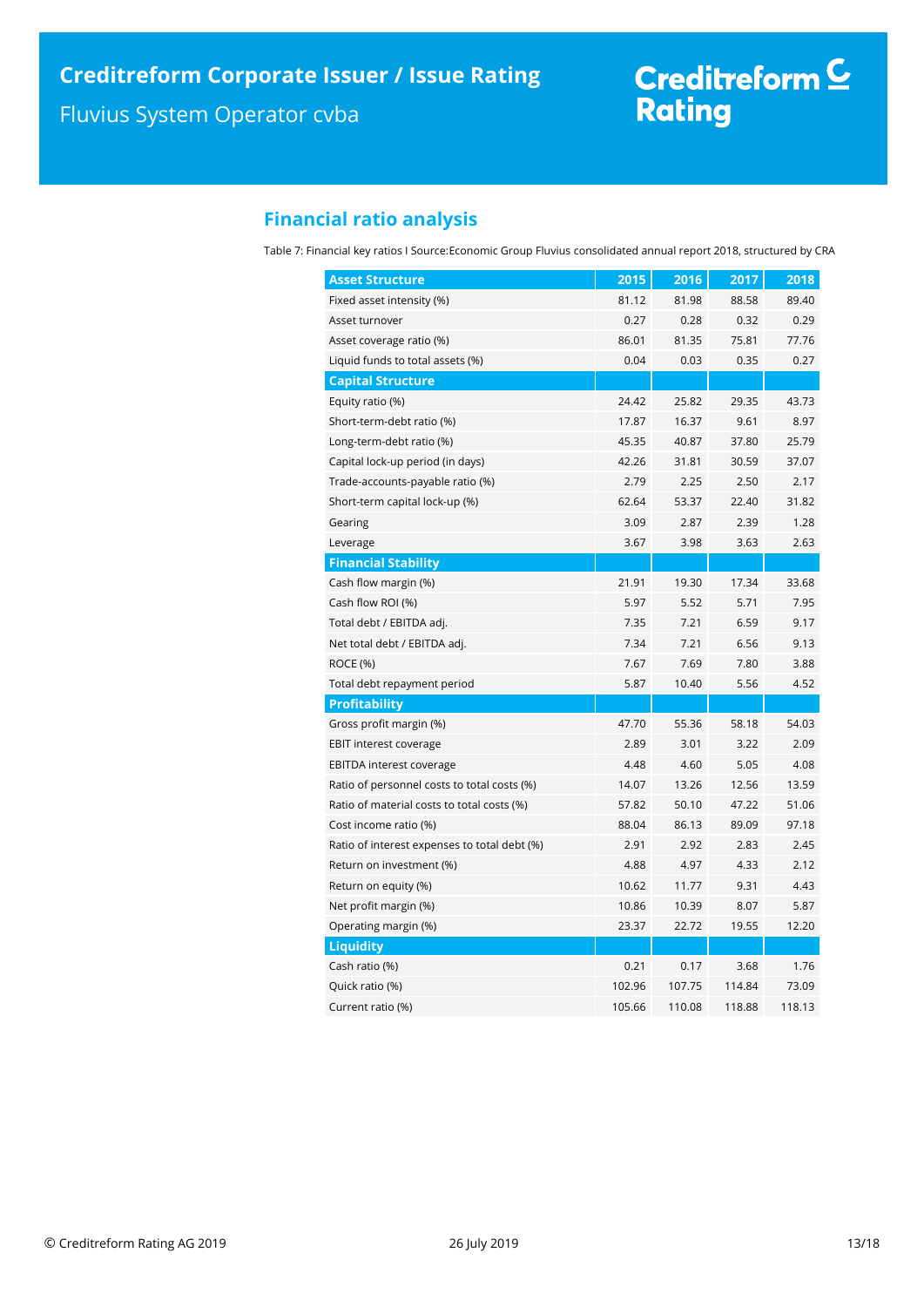# <span id="page-13-0"></span>**Appendix**

**Rating history**

The rating history is available under [https://www.creditreform-rating.de/de/ratings/published](https://www.creditreform-rating.de/de/ratings/published-ratings/)[ratings/](https://www.creditreform-rating.de/de/ratings/published-ratings/)

Table 8: Corporate issuer Rating of Fluvius System Operator cvba I Source: CRA

| <b>Event</b>   | <b>Rating date</b> | <b>Publication date</b>        | <b>Monitoring period</b> | <b>Result</b> |
|----------------|--------------------|--------------------------------|--------------------------|---------------|
| Initial rating | 04.11.2016         | www.creditreform-<br>rating.de | 18.01.2017               | $A+$ / stable |
| Update         | 18.01.2017         | www.creditreform-<br>rating.de | 24.04.2017               | $A+$ / stable |
| Update         | 24.04.2017         | www.creditreform-<br>rating.de | 17.01.2018               | $A+$ / stable |
| Update         | 17.01.2018         | www.creditreform-<br>rating.de | 26.07.2019               | $A+$ / stable |
| Update         | 26.07.2019         | www.creditreform-<br>rating.de | Withdrawal of the rating | $A+$ / stable |

Table 9: LT LC Senior Unsecured issues issued by Fluvius System Operator cvba I Source: CRA

| l Event        | <b>Rating date</b> | <b>Publication date</b>    | <b>Monitoring period</b> | <b>Result</b> |
|----------------|--------------------|----------------------------|--------------------------|---------------|
| Initial rating | 05.10.2018         | www.creditreform-rating.de | 26.07.2019               | $A+$ / stable |
| Update         | 26.07.2019         | www.creditreform-rating.de | Withdrawal of the rating | $A+$ / stable |

## **Regulatory requirements**

After having prepared an unsolicited corporate issuer rating of Eandis System Operator cvba (since 1 July 2018 Fluvius System Operator cvba) on 4 November 2016, the management of the Company commissioned Creditreform Rating AG with the preparation of a corporate issuer rating (solicited rating) on 7 December 2016 (standing order). The rating on the corporate issuer was set to A+ / stable on 18 January 2017 and reaffirmed on 24 April 2017, on 17 January 2018, and on 26 July 2019. The issue rating of Fluvius has been ordered by Fluvius on 28 September 2018. It was set to A+ / stable on 5 October 2018 and reaffirmed on 26 July 2019.

This rating was carried out by analysts Elena Alexeenco (e.alexeenco@creditreform-rating.de) and Rudger van Mook (r.vanmook@creditreform-rating.de), both located in Neuss, Germany. The last conference call with the Company took place on 18 July 2019.

In addition to the documents available from previous years, the Company provided the following additional information as part of the rating process: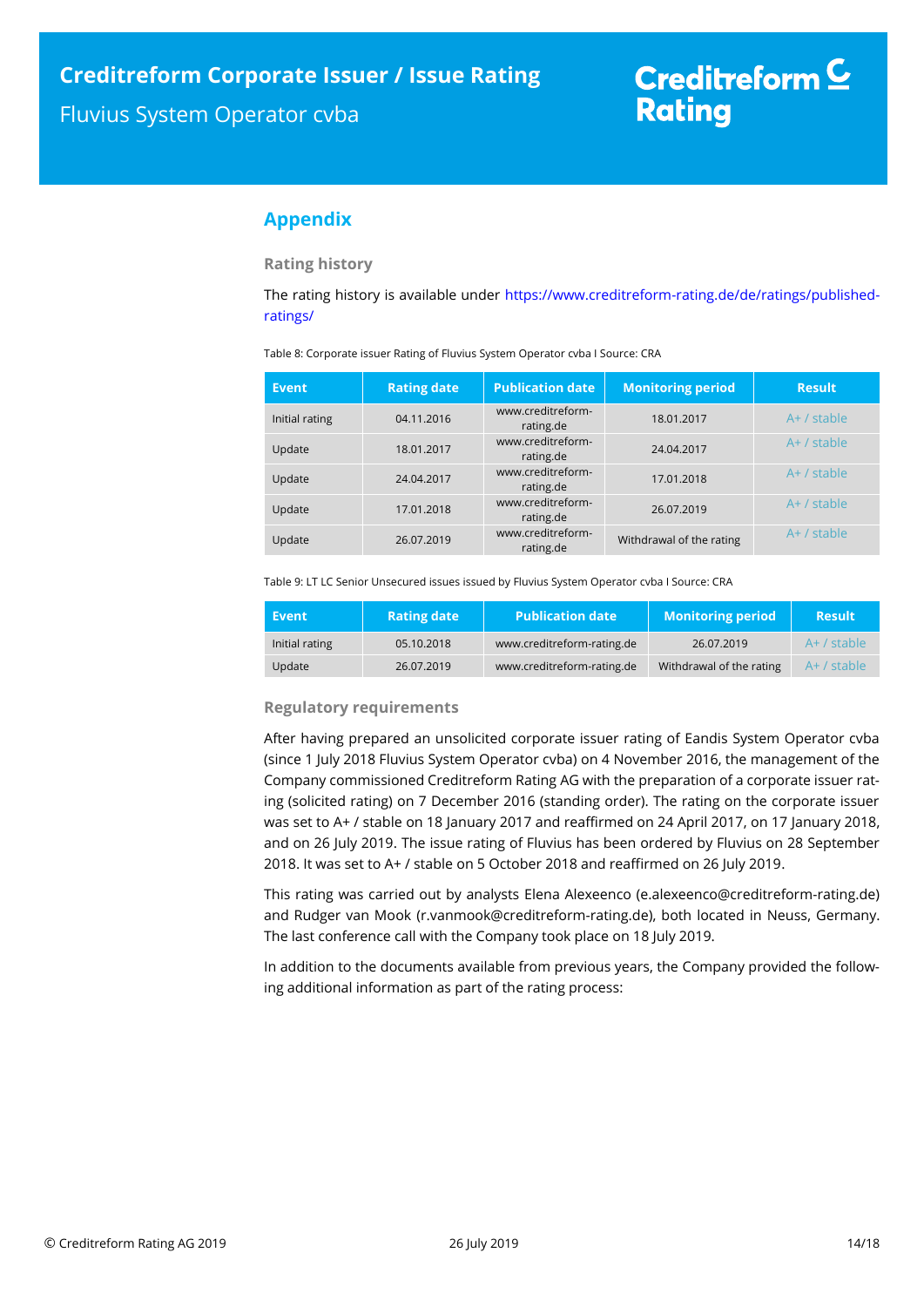# $C$ reditreform  $C$ **Rating**

## **List of documents**

## **Accounting and controlling**

- Consolidated financial statements IFRS Economic Group Fluvius as of 31 December 2018
- Consolidated financial statements IFRS Fluvius System Operator Group as of 31 December 2018
- Annual report Fluvius 2018
- Forecast financial statements
- Information on green certificates, Investment plans

#### **Finances**

- Eandis EMTN-programme prospectus dated 25 November 2014
- Infrax EMTN-programme prospectus dated 16 October 2014Group Debenture
- Eandis System Operator cvba prospectus dated 2 June 2017
- Final terms of the outstanding notes
- Minutes of the meetings of bondholders and other information

**Other documents**

- Investor presentation dated April 2019
- Press releases
- Correspondence

The documents submitted and information gathered were sufficient to meet the requirements of Creditreform Rating AG's rating methodology. The rating was conducted on the basis of Creditreform Rating's "Corporate Ratings" methodology, the "Government related companies" methodology and the "Non-Financial Corporate Issue Rating" methodology. A complete description of Creditreform Rating's rating methodologies is published on the following internet page:

#### [www.creditreform-rating.de/](http://www.creditreform-rating.de/)en/regulatory-requirements/

The rating was presented to the rating committee on 26 July 2019. The Company has received the rating result, along with the key reasons that led to the rating prior to publication and was given at least one full working day to appeal the rating committee's decision and to provide additional information. The rating decision was not amended following this examination.

The rating will be monitored until CRA removes the rating and sets it to non-rated (n.r.).

In 2011 Creditreform Rating AG was registered within the European Union according to EU Regulation 1060/2009 (CRA-Regulation). Based on the registration Creditreform Rating AG (CRA) is allowed to issue credit ratings within the EU and is bound to comply with the provisions of the CRA-Regulation.

## Please note:

This report exists in an English version only. This is the only binding version.

## **Conflict of interests**

No conflicts of interest were identified during the rating process that might influence the analyses and judgements of the rating analysts involved or any other natural person whose services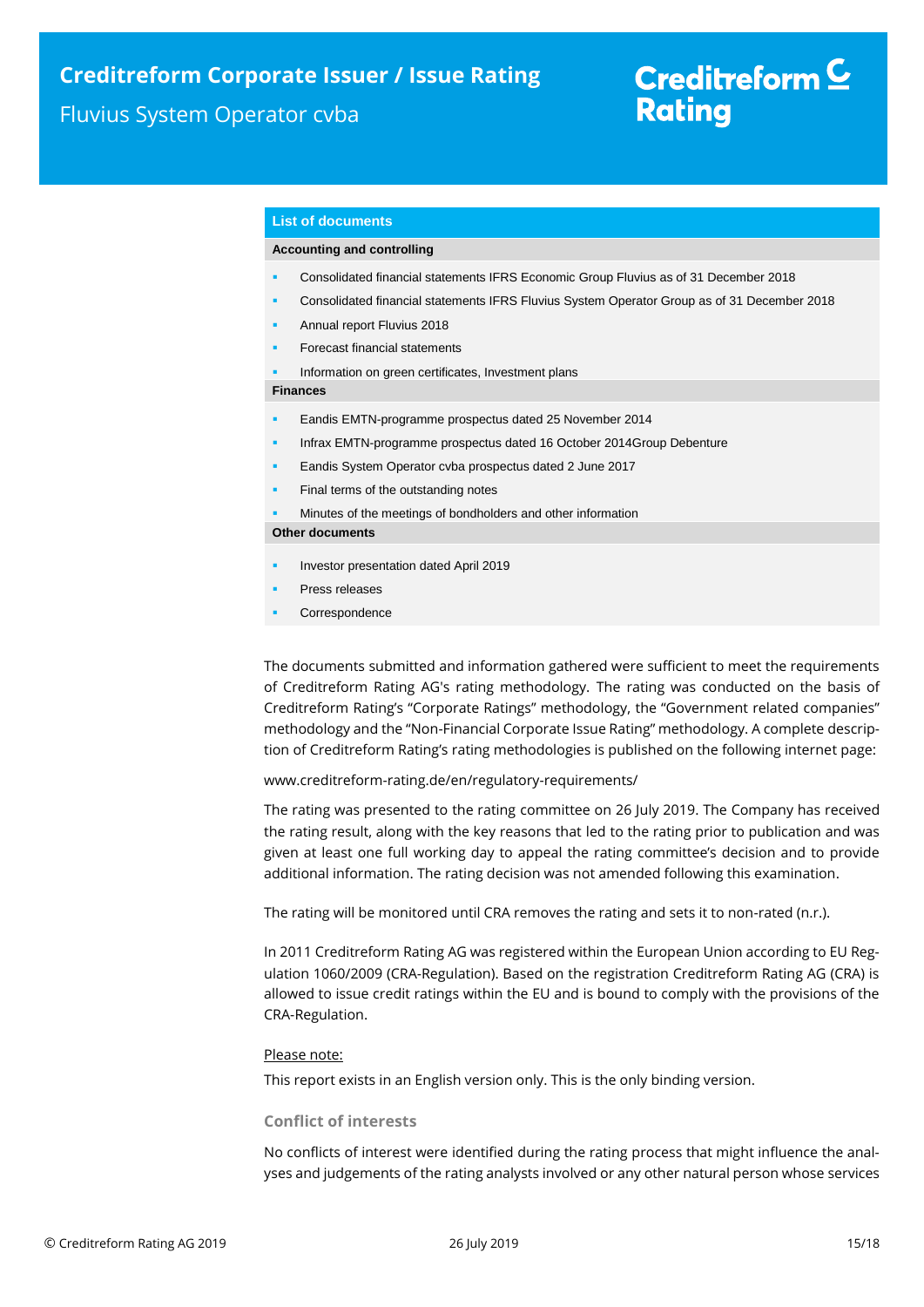# Creditreform  $C$ **Rating**

are placed at the disposal or under the control of Creditreform Rating AG and who are directly involved in credit rating activities or in approving credit ratings and rating outlooks.

In the event of providing ancillary services to the rated entity, CRA will disclose all ancillary services in the credit rating report.

## **Rules on the presentation of credit ratings and rating outlooks**

The approval of credit ratings and rating outlooks follows our internal policies and procedures. In line with our 'Rating Committee' policy, all credit ratings and rating outlooks are approved by a rating committee based on the principle of unanimity.

To prepare this credit rating, CRA has used following substantially material sources:

Corporate Issuer rating:

- 1. Annual report
- 2. Website
- 3. Internet research

Corporate Issue rating:

- 1. Issuer corporate rating incl. information used for the Issuer corporate rating
- 2. Documents on issues / instruments

There are no other attributes and limitations of the credit rating or rating outlook other than those displayed on the CRA website. Furthermore, CRA considers as satisfactory the quality and extent of information available on the rated entity. With respect to the rated entity, Creditreform Rating AG regarded available historical data as sufficient.

Between the time of disclosure of the credit rating to the rated entity and the public disclosure, no amendments were made to the credit rating.

The 'Basic Data' information card indicates the principal methodology or version of methodology that was used in determining the rating, with a reference to its comprehensive description.

In cases where the credit rating is based on more than one methodology or where reference only to the principal methodology might cause investors to overlook other important aspects of the credit rating, including any significant adjustments and deviations, Creditreform Rating AG explains this fact in the credit rating report and indicates how the different methodologies or other aspects are taken into account in the credit rating. This information is integrated in the credit rating report.

The meaning of each rating category, the definition of default or recovery and any appropriate risk warning, including a sensitivity analysis of the relevant key rating assumptions such as mathematical or correlation assumptions, accompanied by worst-case scenario credit ratings and best-case scenario credit ratings are explained.

The date at which the credit rating was initially released for distribution and the date when it was last updated, including any rating outlooks, is indicated clearly and prominently in the 'Basic Data' card as a "rating action"; initial release is indicated as "initial rating", other updates are indicated as an "update", "upgrade" or "downgrade", "not rated", "confirmed", "selective default" or "default".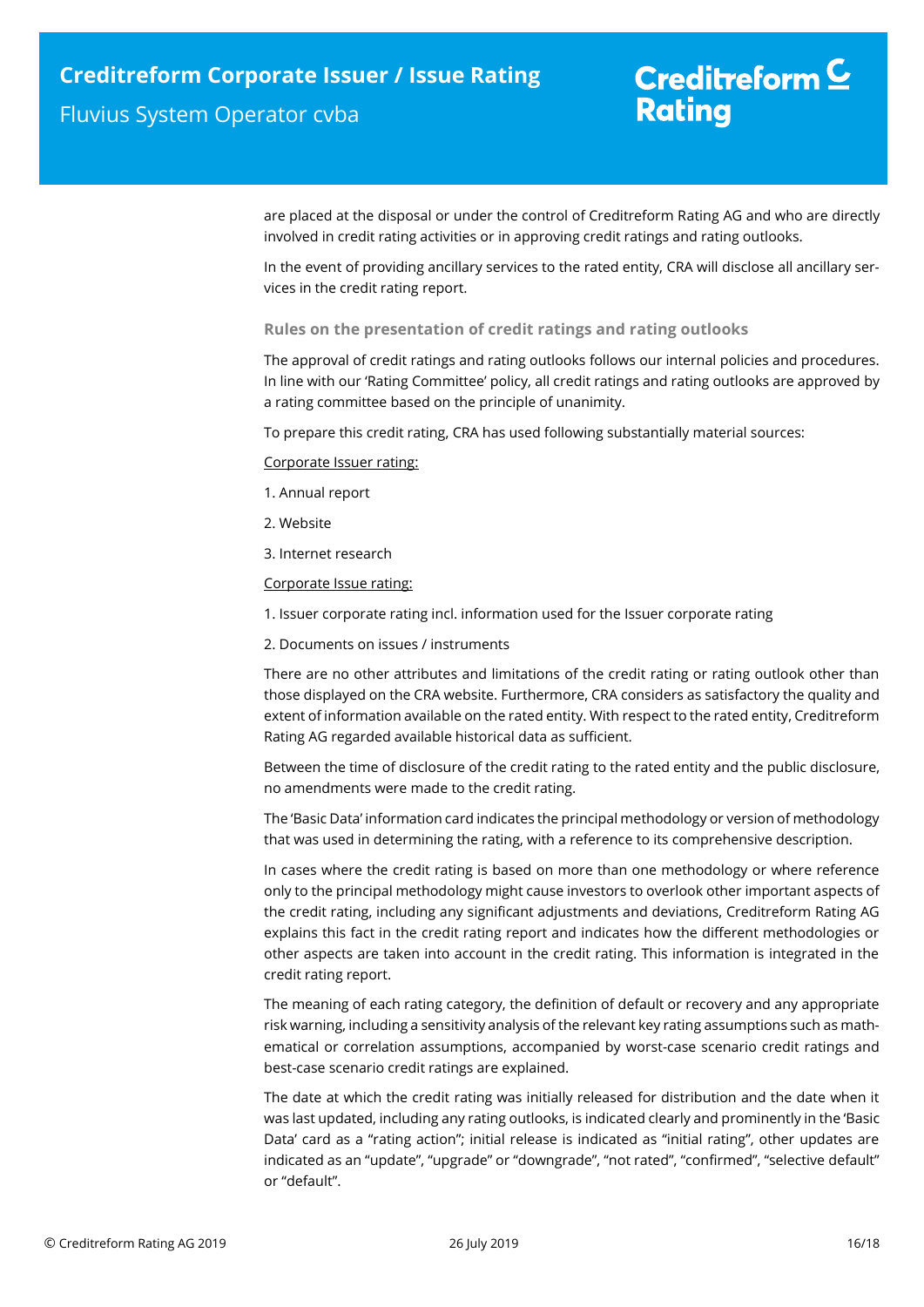# Creditreform  $C$ **Rating**

In the case of a rating outlook, the time horizon is provided during which a change in the credit rating is expected. This information is available within 'Basic Data' information card.

In accordance with Article 11 (2) EU-Regulation (EC) No 1060/2009, a registered or certified credit rating agency shall make available, in a central repository established by ESMA, information on its historical performance data including the rating transition frequency and information about credit ratings issued in the past and on their changes. Requested data are available at the ESMA website: https://cerep.esma.europa.eu/cerep-web/statistics/defaults.xhtml.

An explanatory statement of the meaning of Creditreform's default rates are available in the credit rating methodologies disclosed on the website.

## **Disclaimer**

Any rating performed by Creditreform Rating AG is subject to the Creditreform Rating AG Code of Conduct which has been published on the web pages of Creditreform Rating AG. In this Code of Conduct, Creditreform Rating AG commits itself – systematically and with due diligence – to establish its independent and objective opinion as to the sustainability, risks and opportunities concerning the enterprise or the issue under review.

Future events are uncertain, and forecasts are necessarily based on assessments and assumptions. This rating is therefore no statement of fact, but an opinion. For this reason, Creditreform Rating AG cannot be held liable for the consequences of decisions made on the basis of any of their ratings. Neither should these ratings be construed as recommendations for investors, buyers or sellers. They should only be used by market participants (entrepreneurs, bankers, investors etc.) as one factor among others when arriving at corporate or investment decisions. Ratings are not meant to be used as substitutes for one's own research, inquiries and assessments.

We have assumed that the documents and information made available to us by the client are complete and accurate and that the copies provided to us represent the full and unchanged contents of the original documents. Creditreform Rating AG assumes no responsibility for the true and fair representation of the original information.

This report is protected by copyright. Any commercial use is prohibited without prior written permission from Creditreform Rating AG. Only the full report may be published in order to prevent distortion of the report's overall assessment. Excerpts may only be used with the express consent of Creditreform Rating AG. Publication of the report without the consent of Creditreform Rating AG is prohibited. Only ratings published on the Creditreform Rating AG web pages remain valid.

Creditreform Rating AG